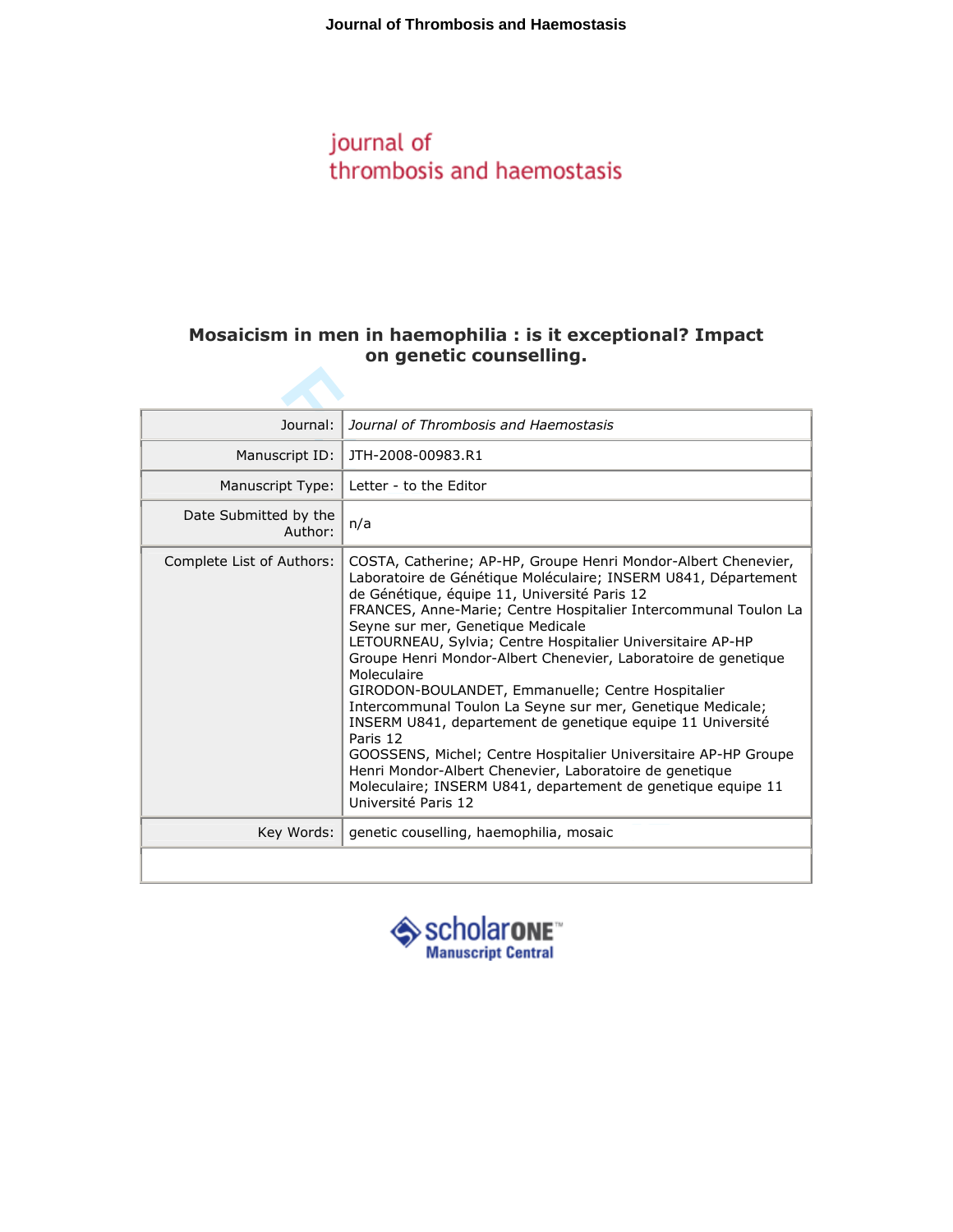$\mathbf{1}$  $\overline{2}$ 

## Mosaicism in men in haemophilia : is it exceptional? Impact on genetic

## counselling.

C Costa<sup>\*,†</sup>, AM Frances<sup>‡</sup>, S Letourneau<sup>\*</sup>, E Girodon-Boulandet<sup>\*,†</sup> and M Goossens<sup>\*,†</sup>.

\* AP-HP, Groupe Henri Mondor-Albert Chenevier, Laboratoire de Génétique Moléculaire, † INSERM U841, Département de Génétique, équipe 11, Université Paris 12, Créteil F-94000, ‡ Centre Hospitalier Intercommunal Toulon la Seyne sur mer, Génétique Médicale, Toulon, France.

short title: mosaicism in men in haemophilia

**For Periodicides** key words : genetic counselling, haemophilia, mosaic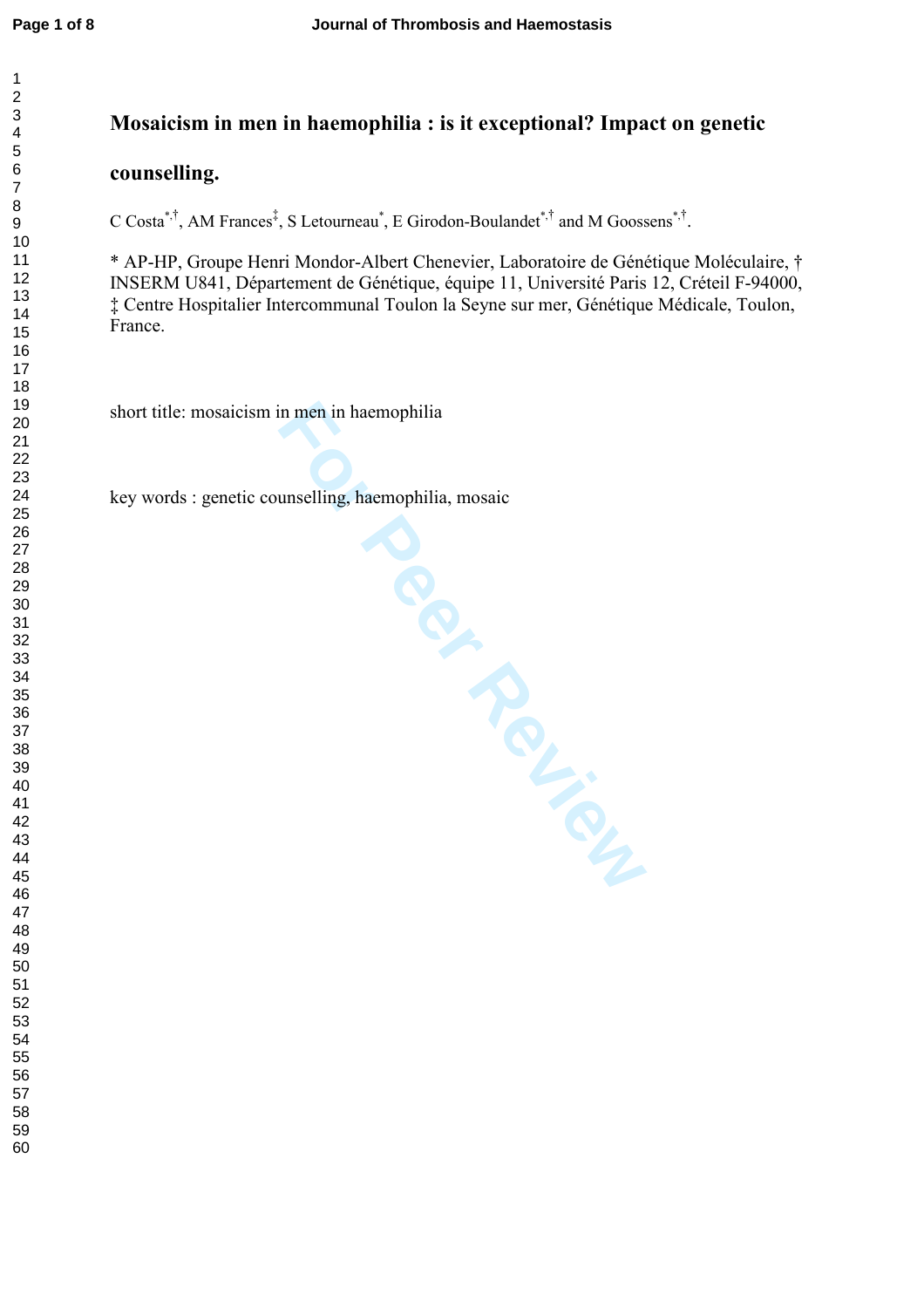Haemophilia A is an X-linked bleeding disorder caused by a wide range of mutations in the factor VIII (F8) gene [1]. About one third of cases are due to a *de novo* mutation. The majority are thought to occur in a single germ cell but some, occurring during early embryogenesis, produce a germline and/or somatic mosaic. In haemophilia, somatic mosaicism has been generally observed in women and seems to represent a fairly common event [2]. We report here a case of exceptional mosaicism in the asymptomatic maternal grandfather of a haemophilia A patient.

e haemophila A with factor (F)VIIIc levels <1% a<br>isorder. Gene mutation studies were performed in<br>md offer genetic counselling to the mother and the<br>was identified in the proband by direct sequencing<br>ther and maternal gran The proband has severe haemophila A with factor  $(F)$ VIIIc levels  $\leq$ 1% and no previous family history of the disorder. Gene mutation studies were performed in order to identify the deleterious mutation and offer genetic counselling to the mother and the family. The mutation p.Arg336X in exon 8 was identified in the proband by direct sequencing and subsequently searched for in the mother and maternal grandmother. It was found only in the mother, suggesting a *de novo* germline mutation in one of the grandparents or a *de novo* somatic mutation early during embryogenesis in the mother. The maternal aunt, who had not been tested, was at first reassured as being probably not a carrier. Several years later, when undergoing medically assisted procreation because of the infertility of her partner, a genetic test was performed. Unexpectedly, the mutation p.Arg336X was identified, leading to a modification of her status as being a carrier of severe haemophilia A. The presence of the mutation in the two sisters thus first suggested the grandmother was a carrier with a somatic mosaicism. The absence of the mutation in her peripheral blood as well as in her buccal and uroepithelial cells, which have different embryological origins, then raised the question of the mechanism of occurrence of this mutation. Linkage analysis, using intragenic and extragenic markers linked to the  $F8$  gene, actually showed that the deleterious allele originated from the asymptomatic maternal grandfather whose FVIIIc was normal FVIIIc=96% (Fig1).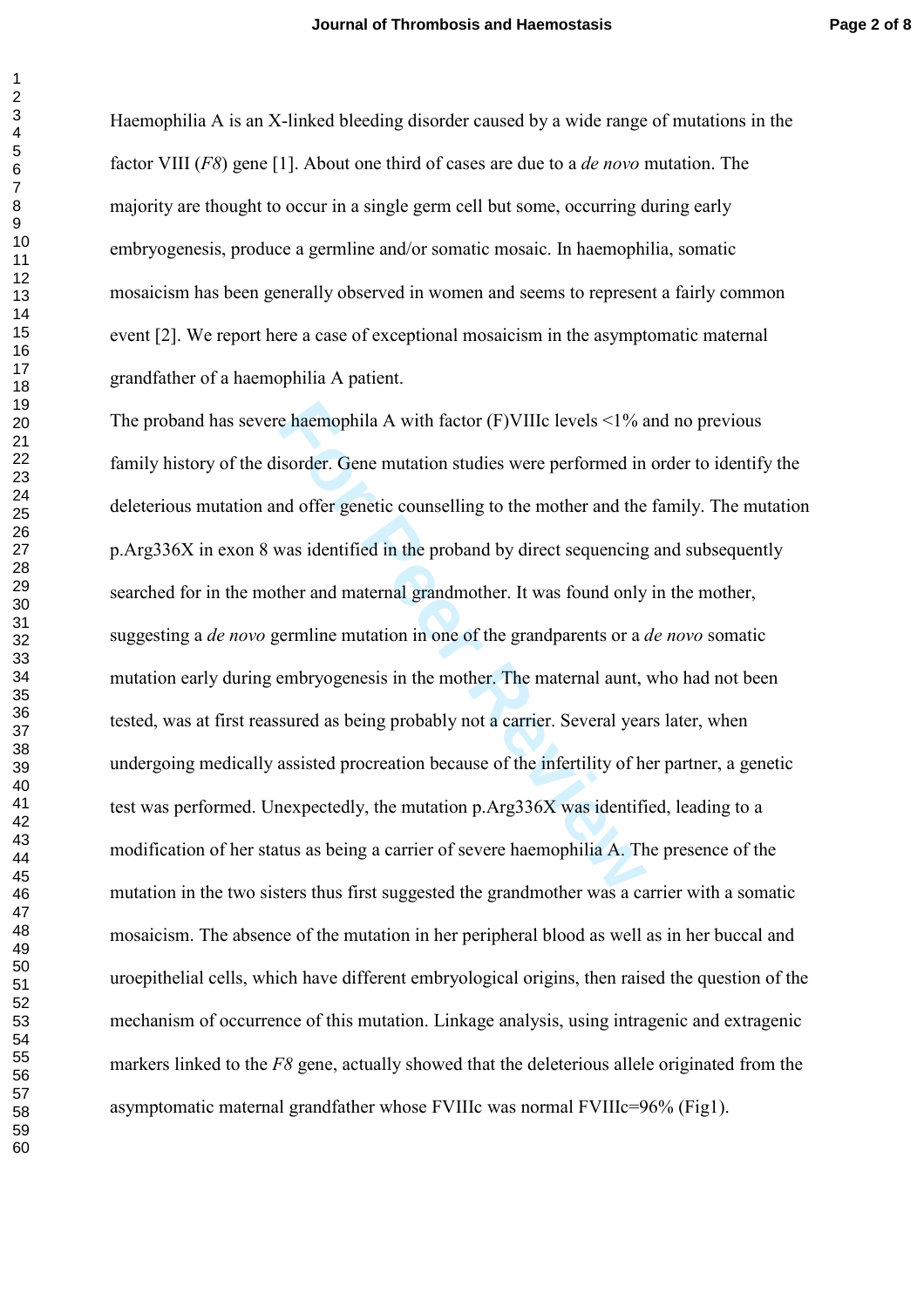$\overline{1}$  $\overline{2}$ 

Somatic mosaicism in the grandfather was then hypothesized. However, it is well known that somatic mosaicism may be difficult to detect with conventional methods such as direct sequencing. Mutation-enrichment procedures, not used during routine test analyses, are often required [2]. Nowadays, due to technology progress, methods presenting higher sensitivity are available. One of them, denaturing-high-liquid-pressure-chromatography (DHPLC) was used in this family. DHPLC is well known for its efficiency to detect heteroduplexes that are DNA molecules containing mismatched base pairs and created during amplification reaction (PCR) when a mutation is present in heterozygosity. Under partial denaturation, heteroduplexes are eluted from the column by an acetonitrile gradient flow before homoduplexes [3]. Analysis of the grandfather's leucocytes, buccal and uroepithelial cells showed the presence of the mutated allele with a proportion estimated between 15-20% (fig 1). Karyotype analysis showed a normal 46,XY karyotype, ruling out Klinefelter syndrome.

sent in heterozygosity. Under partial denaturation<br>a by an acetonitrile gradient flow before homodup<br>cytes, buccal and uroepithelial cells showed the p<br>roportion estimated between 15-20% (fig 1). Kary<br>Y karyotype, ruling o The presence of the mutation in all tested grandpaternal tissues and in his two daughters suggested that the mutation had arisen very early during embryonic development. The distinction between isolated or sporadic cases is of major importance in genetic counselling. A case may appear to be isolated because family size is small; DNA testing may help for carrier diagnosis but negative results will not rule out the possibility of an occult mosaic. In a recent study only a small number (11%) of maternal grandmothers of isolated cases had the mutation in their white blood cells, while 85% of mothers were carriers, which favours the hypothesis that isolated cases may have originated as a *de novo* germline mutation in one of the grandparents or a de novo somatic mutation early during embryogenesis in the proband's mother [2, 4]. Somatic mosaicism has been found in around 10% of mothers of isolated cases [2] and in 13% of patients' mothers and grandmothers in a study which used mutation enrichement procedures [5]. These results indicate that mosaicism is a fairly common event in haemophilia, but is still underestimated due to the limited sensitivities of the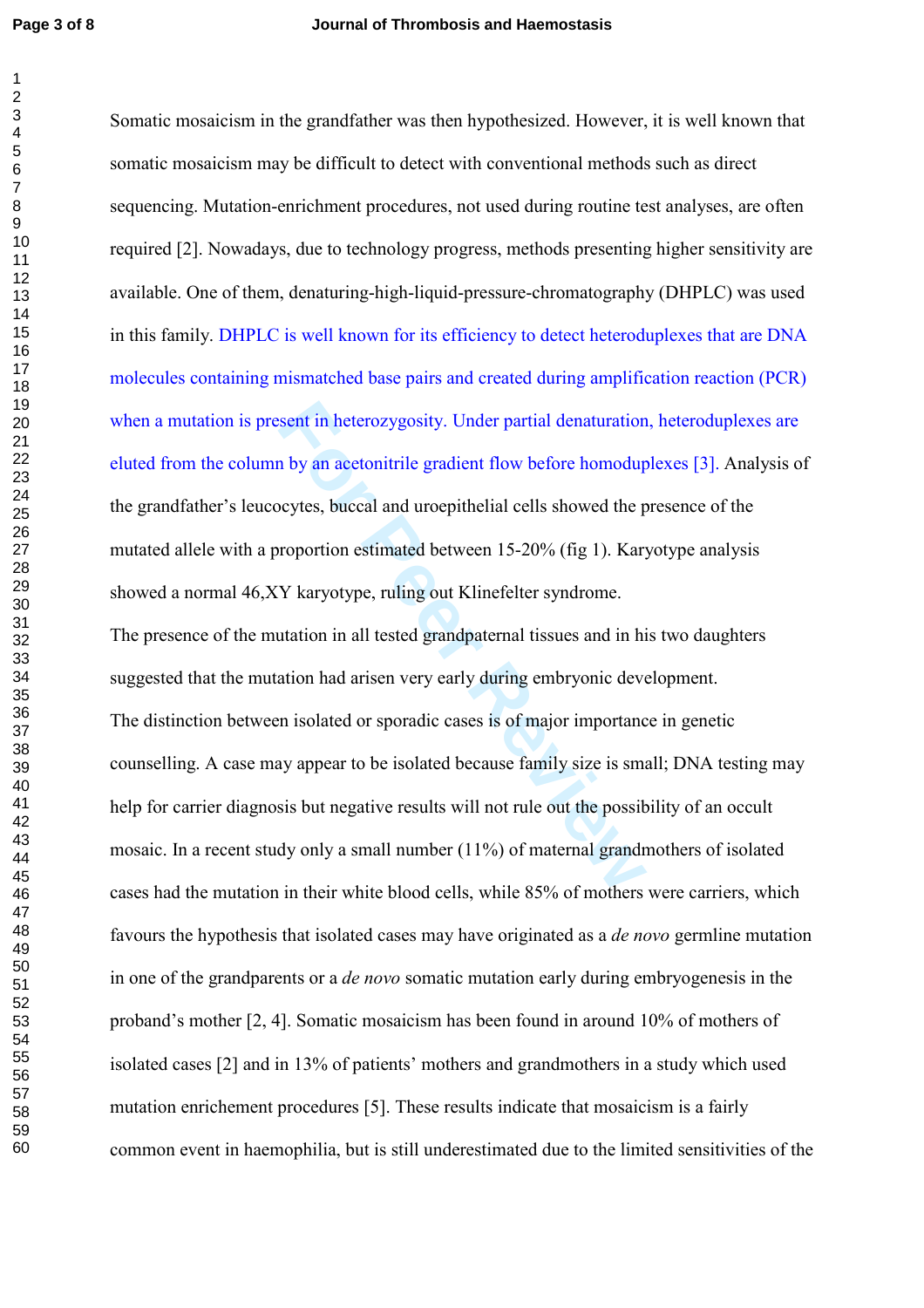em in grandfathers in families with point mutation<br>mosaicism in men is probably underestimated bee<br>g blood sample from grandfathers, and points to the<br>solated cases. In these situations and even if the n<br>analysis remains a methods for detection of mosaicism and probably also because the distinction between carrier and 50% mosaicism is difficult. It is of note that most of the time, mosaicism has been reported in families with point mutations while only once in an isolated case with intron 22 inversion. [2, 5, 6]. Somatic mosaicism in families with apparent de novo mutations is however rarely explored in women, and grandfathers are usually not considered. In this present case we have been questioned because the proband's mother and aunt were carriers while the grandmother was not. In the literature only three cases of mosaicism in men have been reported, all of them in grandfathers in families with point mutations |7-9]. Our case underlies that somatic mosaicism in men is probably underestimated because of the difficulties of obtaining blood sample from grandfathers, and points to the need for testing men in such apparent isolated cases. In these situations and even if the mutation is characterized, linkage analysis remains a precious help to identify the origin of the deleterious allele.

Assessment of mosaicism in mothers of apparent isolated cases is now part of genetic counselling. It also seems important now to take into account the risk of mosaicism in grandfathers as well as grandmothers with a view to the genetic counselling of all their daughters.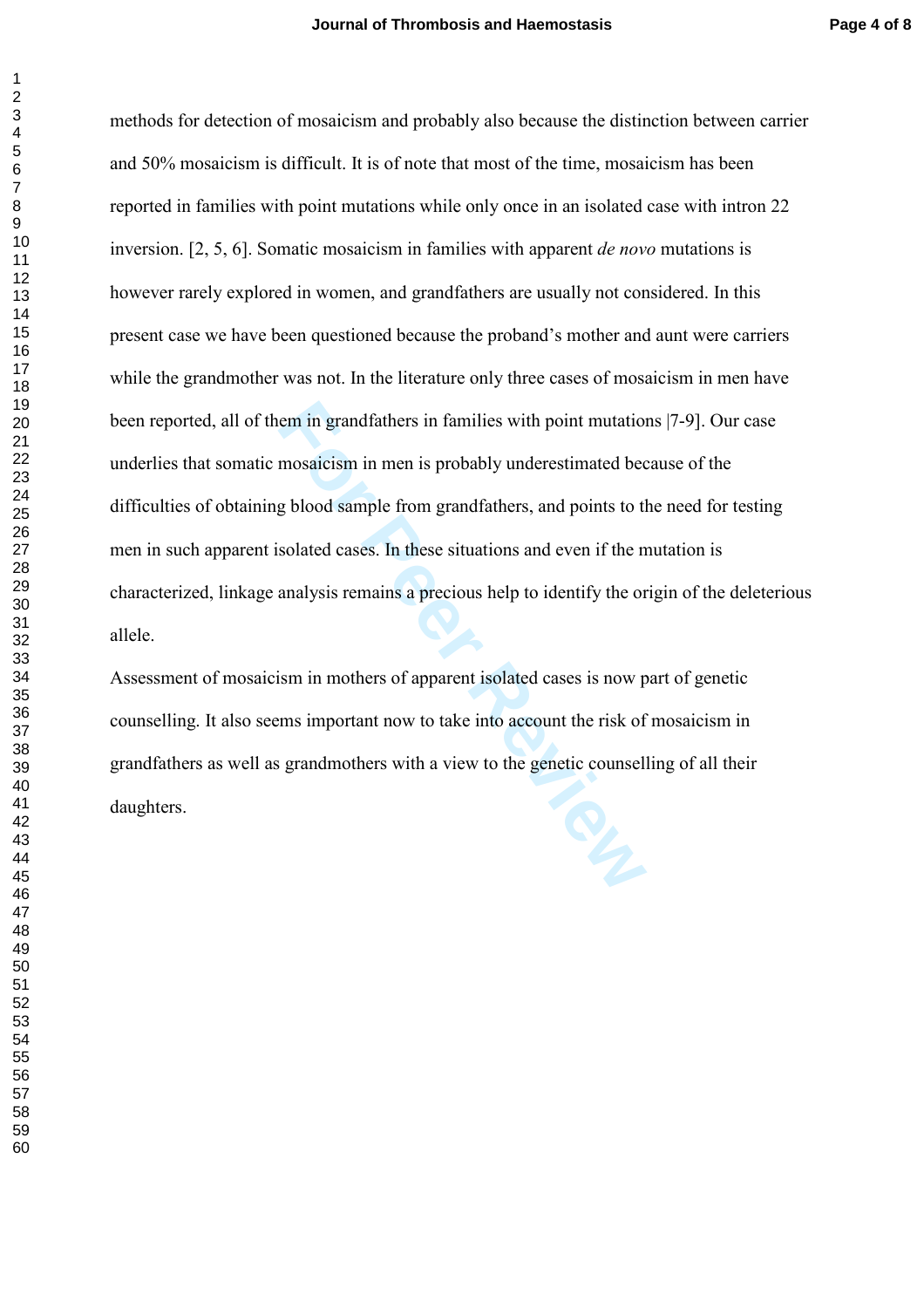$\mathbf{1}$  $\overline{2}$ 

References

1-HAMSTeRS haemophilia A Mutation database:<http://europium.csc.mrc.ac.uk/>

2- Leuer M, Oldenburg J, Lavergne JM, Ludwig M, Fregin A, Eigel A, Ljung R, Goodeve A, Peake I, Olek K. Somatic mosaicism in hemophilia A: a fairly common event. Am J Hum Genet 2001; **69**: 75-87.

3- Xiao W, Oefner PJ. Denaturing high-performance liquid chromatography: A review. Hum Mutat. 2001;17:439-74.

4- Kasper CK, Lin JC. Prevalence of sporadic and familial haemophilia. Haemophilia. 2007; 13: 90-2.

Denaturing high-performance liquid chromatogra<br>
39-74.<br>
Prevalence of sporadic and familial haemophilia.<br>
haran G, Chandy M, Srivastava A, Nakaya SM, Jove A, Garagiola I, Lavoretano S, Menegatti M, Pa<br>
i, Duga S, Mannucci 5- Peyvandi F, Jayandharan G, Chandy M, Srivastava A, Nakaya SM, Johnson MJ, Thompson AR, Goodeve A, Garagiola I, Lavoretano S, Menegatti M, Palla R, Spreafico M, Tagliabue L, Asselta R, Duga S, Mannucci PM. Genetic diagnosis of haemophilia and other inherited bleeding disorders. Haemophilia 2006; 12: 82-89.

6- Oldenburg J, Ros S, El-Maarri O, Leuer M, Olek K,. Müller CR, and Schwaab R. De novo factor VIII gene intron 22 inversion in a female carrier presents as a somatic mosaicism. Blood 2000; 96:2905-2906.

7- Casey GJ, Rodgers SE, Hall JR, Rudzki Z, Lloyd JV. Grandpaternal mosaicism in a family with isolated haemophilia A. Br J Haematol 1999; **107**: 560-2.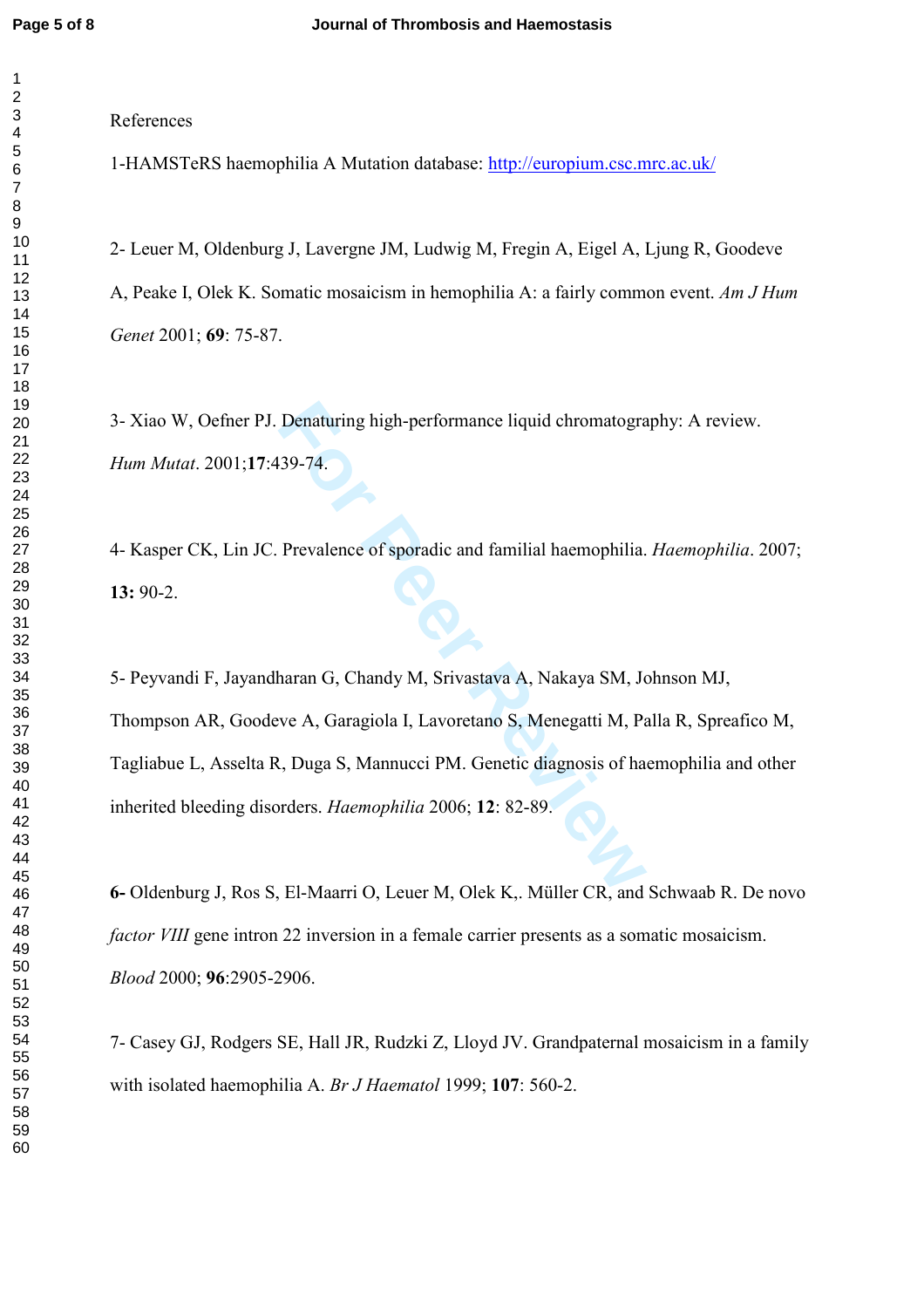8- Lebo RV, Koerper MA, Kim JH, Chueh J, Golbus MS. Prenatal diagnosis of hemophilia involving grandpaternal mosaicism. Am J Med Genet 1993; 47: 401-4.

9- Cutler JA, Mitchell MJ, Smith MP, Savidge GF. Germline mosaicism resulting in the transmission of severe hemophilia B from a grandfather with a mild deficiency. Am J Med Genet A. 2004; **129**:13-5.

**For Peripanties**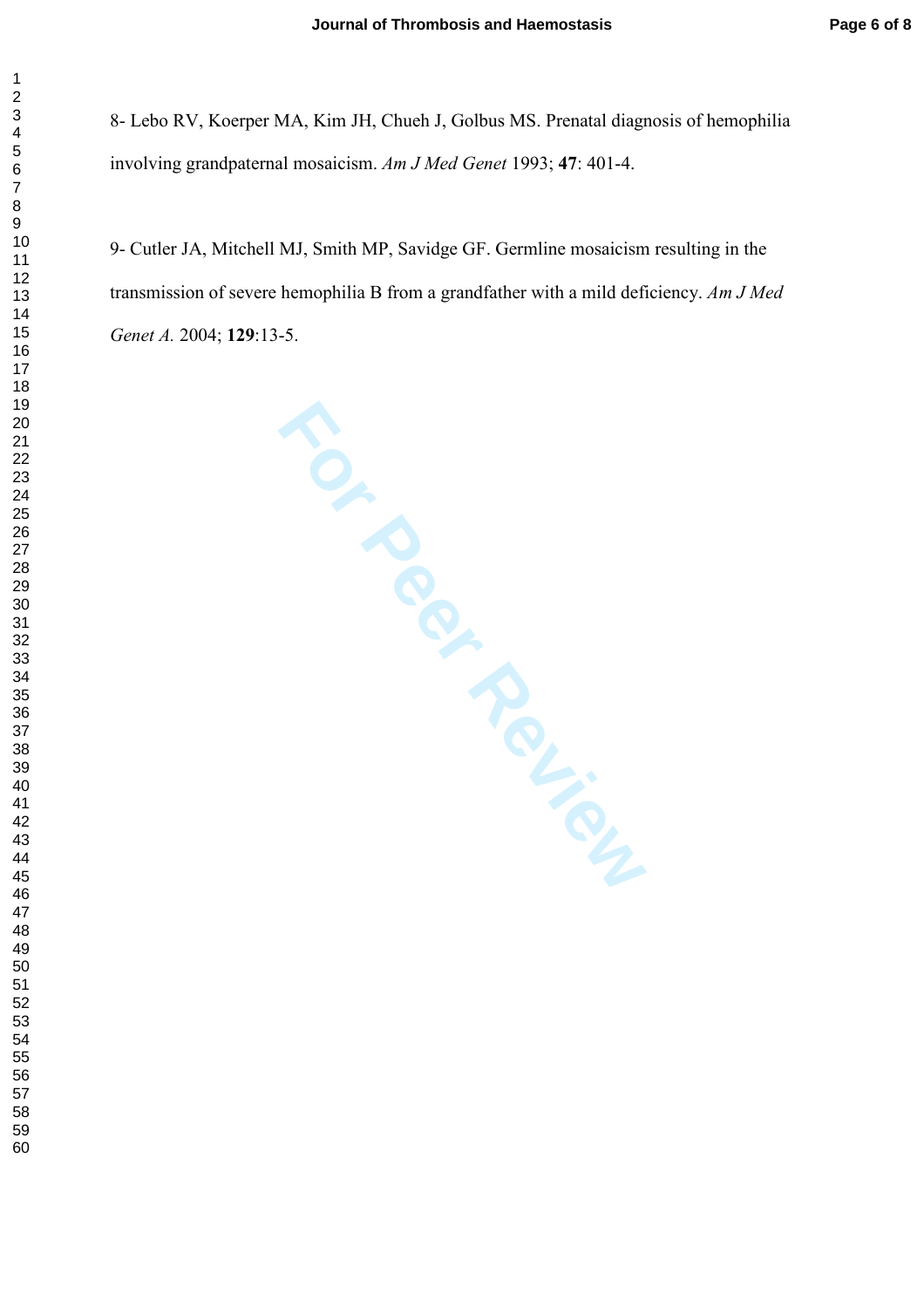$\overline{1}$  $\overline{2}$  $\overline{3}$